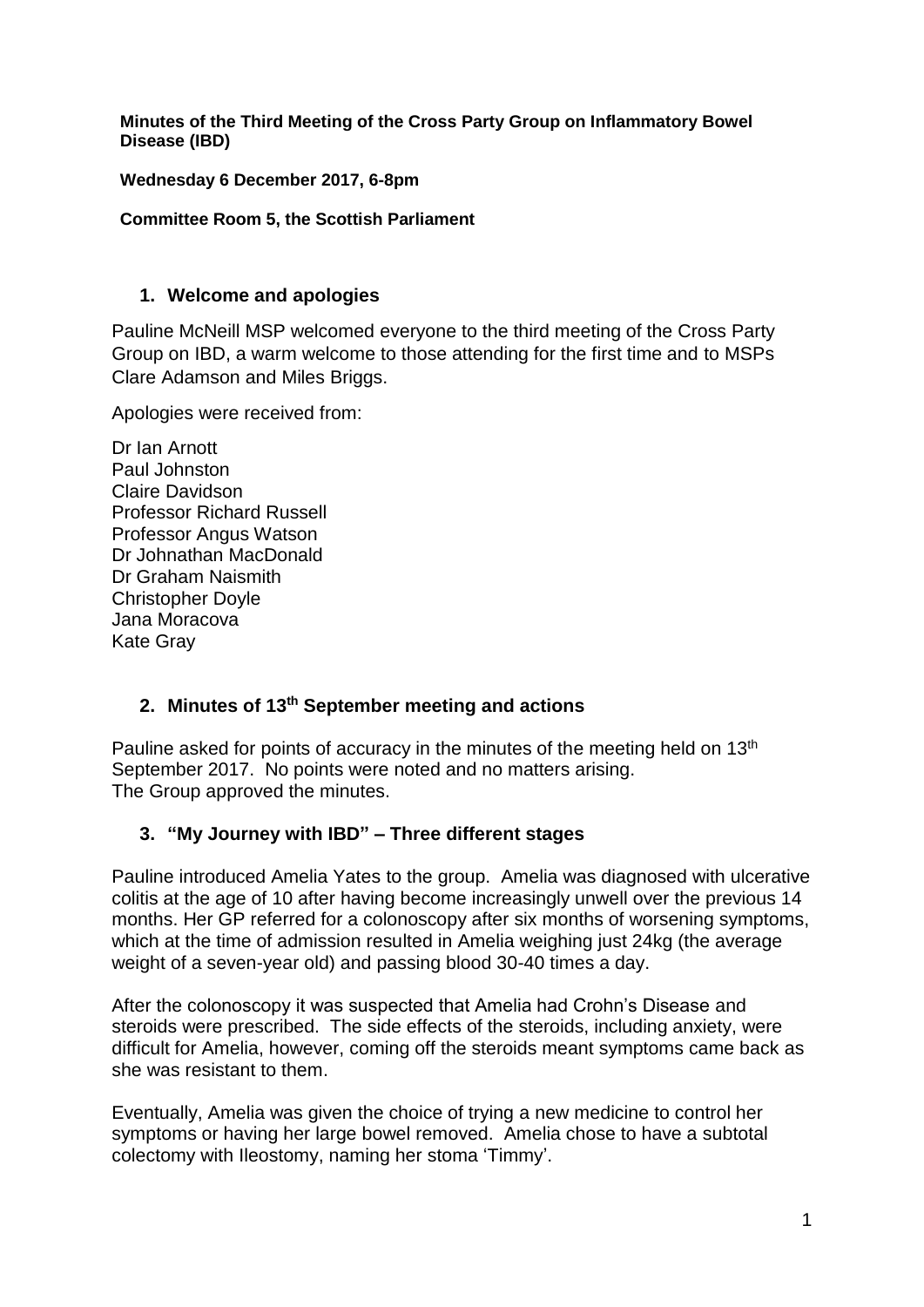Amelia had the help of the only Paediatric Stoma Nurse in the West of Scotland, which was fantastic support, but her post was part time and when she wasn't working, support was difficult. This was highlighted when Amelia had her first operation for a loop stoma. It leaked from the outset and required to be changed 15- 20 times a day as stomach acid was leaking onto Amelia's skin.

As the paediatric Stoma Nurse was not on duty when Amelia went to hospital, the adult nurses tried for 5 hours to find a solution but eventually had to admit her on to a ward. The next day the Paediatric Nurse managed to find a solution and contacted the surgeon to bring forward Amelia's next surgery.

Amelia highlighted the difficulties of dealing with the reactions of her peers at school. She found that at primary school it was easy to explain her condition and be accepted, however, secondary school was a more difficult experience, leading to a lot of anxiety. Amelia has had counselling support which has helped her get over this and is now working hard to become a Paediatric Gastroenterologist when she is older.

Pauline and Clare Adamson MSP both thanked Amelia for sharing her experiences so eloquently.

Pauline introduced Cameron Kelly. Cameron is a 4th year student at Heriot Watt University studying Construction Project Management.

Cameron was diagnosed with Crohn's Disease when he was 10 years old. The thing he remembers most about that day is the shock of seeing his mum cry and not understanding why. Cameron found out later that his mum's friend lived with Crohn's so she knew the journey they were starting on.

Cameron followed lactose free and coeliac diets and then tried a modulin liquid diet. This had an effect on all the family, who were trying to eat without Cameron seeing to avoid him feeling like he was missing out.

While on the liquid diet Cameron tried two drugs which didn't help. He was put on methotrexate injections which left him feeling hung over the day after the injections. After this, infliximab infusions were tried to which Cameron had a frightening allergic reaction which meant he had difficulty breathing. After another treatment proved unsuccessful, the possibility of surgery was mentioned by Cameron's consultant. The treatments and frequent appointments put a lot of pressure on Cameron's parents' work and family life.

Cameron struggled with the idea of a stoma and chose to try medication, however, when symptoms continued, Cameron had the operation during his fifth year at school and went on to sit and do well in his Highers. Friends were very supportive, visiting in hospital, however, Cameron had to give up his favourite pastimes of football and running.

Cameron still has anxiety over access to toilets on journeys including to work and at work in a soft play facility, dressed as a teddy bear, doing children's parties, toilet accessibility was still an issue.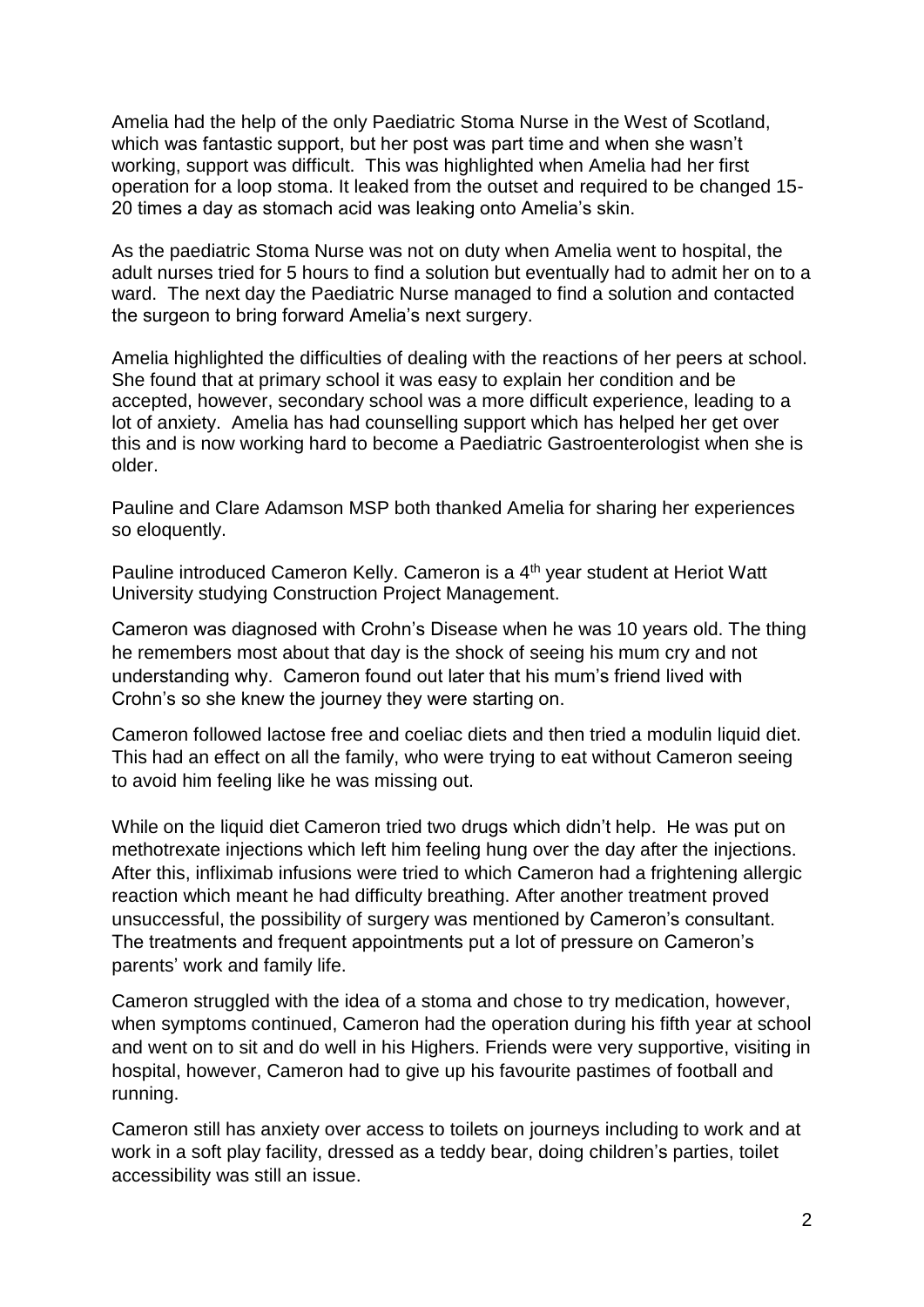The transition from Children's to Adult services was managed smoothly as two members of staff from Yorkhill attended appointments with Cameron at first.

Having a stoma is still difficult, being a young adult, with the stresses and anxiety around socialising etc.

Pauline thanked Cameron for sharing his story and introduced Steven Sharp. Steven thanked the Group for inviting him to tell his story.

Steven was diagnosed at the age of 12 in 2002. Steven's parents noticed changes in him and took him to his GP. They saw a newly qualified GP who diagnosed Crohn's and referred him to Edinburgh Sick Kids Hospital, where Steven met Professor Wilson and staff who helped him through six years of treatment. Various medications were tried, and each worked for a short time before being rejected by Steven's body. Steven has been left mentally scarred by some of the medications. He still has a fear of milk shakes and finds it difficult to see them, even in shops. The staff at the hospital were a brilliant support to Steven's parents, always available for advice.

At the age of 17 Steven was so thin that his fingers could meet around his waist. Steven made the transition to the adult clinic for surgery, at the time Steven didn't know if it was going to be possible to remove the affected part and re-join his bowel or if a stoma would be required. This transition was difficult as Steven did not know the staff. Children's services were very supportive and adult services seemed scary in comparison. The shock of being moved from High Dependency on to a main adult ward was huge and left Steven wanting to hide behind the curtains in his bed.

Steven has now come out of the other end of his journey and is working and happy.

Clare Adamson MSP thanked all the speakers for sharing their stories and noted how inspirational it has been to have so many people giving evidence to the Group.

Elaine Steven noted that it is heart rending to hear these stories and that young people's experiences have added resonance for those listening.

Lis Bardell commented that as a parent, it is so powerful to hear other families' experiences and how important it is to have the support of peers for young people living with IBD and their families.

Steven said he related to both of the speakers who went before him and Amelia agreed that there is a stigma around the condition. High school has been more difficult than Primary School where her friends and fellow pupils understood about her condition and were supportive. She had heard rumours at school such as: "There's Amelia, she poos out of her stomach."

Pauline said that the Cross Party Group must publicise the problems and urge more understanding to help prevent the stigma.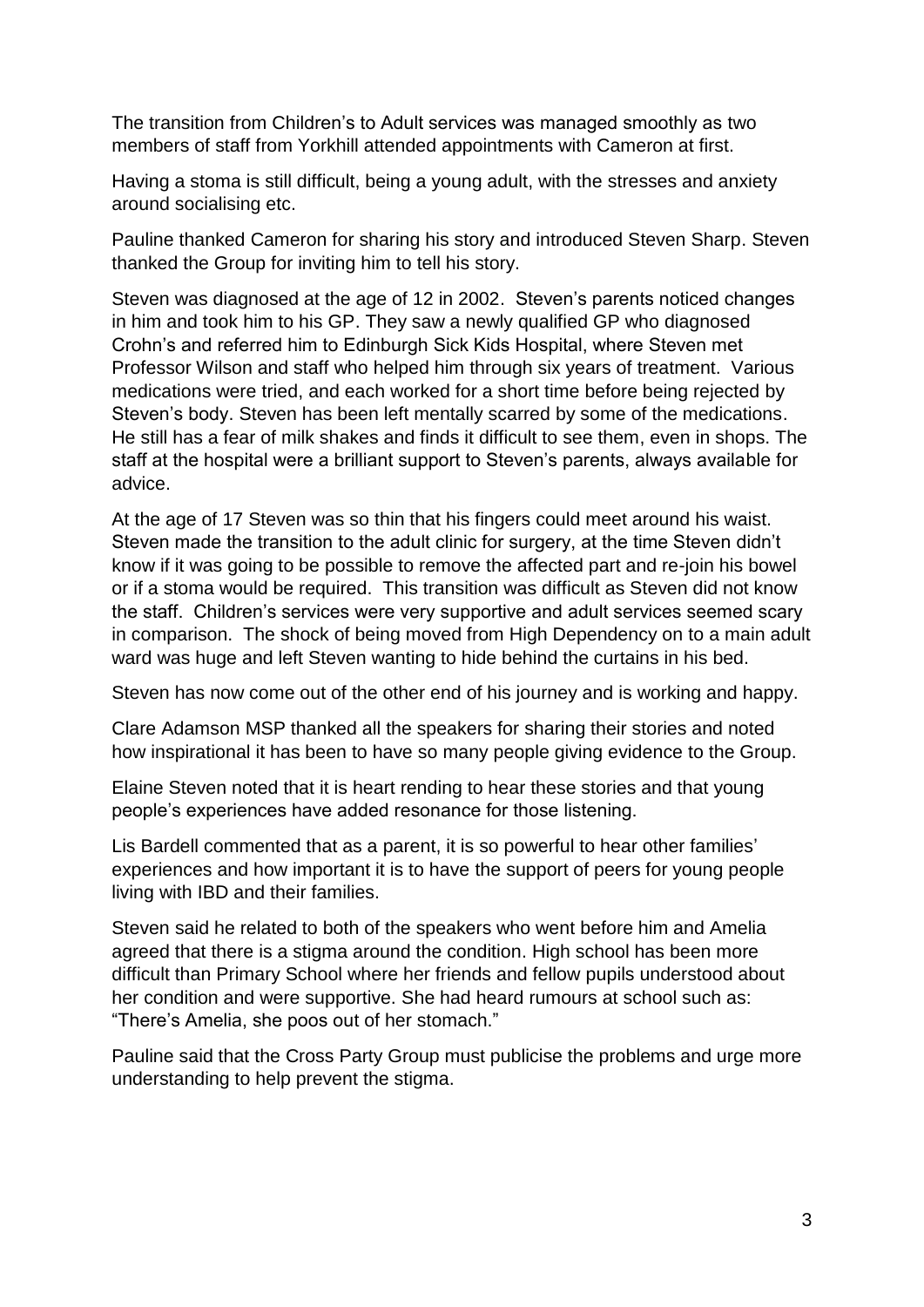## **4. Burdens for paediatric IBD care in Scotland in 2017 – Professor David Wilson.**

Professor Wilson's presentation will be made available to CPG members. Some of the key points he covered were:

- Data on incidence of IBD in the adult population is very difficult to collect due to numbers being so high.
- Data for children and young people is good, and it shows a & fold increase in the incidence of IBD in the last 45 years in the UK and 4.5 fold increase in Scotland in the same period.
- Adult services which are already stretched will become more stretched as the children transition into adult services.
- IBD is a common disease, however, not a simple condition, with no cure at the moment. Some people have a genetic susceptibility, but environmental triggers are very difficult to pin down. 240 different genetic areas have been linked to the conditions.
- Advances in drugs have kept the cost of IBD the same as they were 10 years ago. New medicines are expensive but they have cut down on harrowing emergency surgery.
- Transition from children's to adult services is a critical time for patients and work is ongoing to make this better.
- The National Blueprint for IBD in Scotland is an excellent document and a validation of the work being done.
- The recommendations from the Blueprint have been translated into policy and in the West of Scotland this has resulted in the problems around testing for Clostridium difficile being addressed.
- Paediatric IBD services are evolving, however, services are finding it difficult to provide 24-hour support for Children and Young People and their families. Clinicians would like to provide 24 hour phone or email service, but staffing issues and problems with NHS IT security mean that it is not possible for clinicians to contact patients and families via email.
- Young adult clinics for 16–24 Year olds do not happen as standard in Scotland. It would be difficult for adult services to accommodate more clinics as they are finding it hard to see adult patients due to numbers. We are unable to say how many young people are not being seen by paediatric services as this data is not available.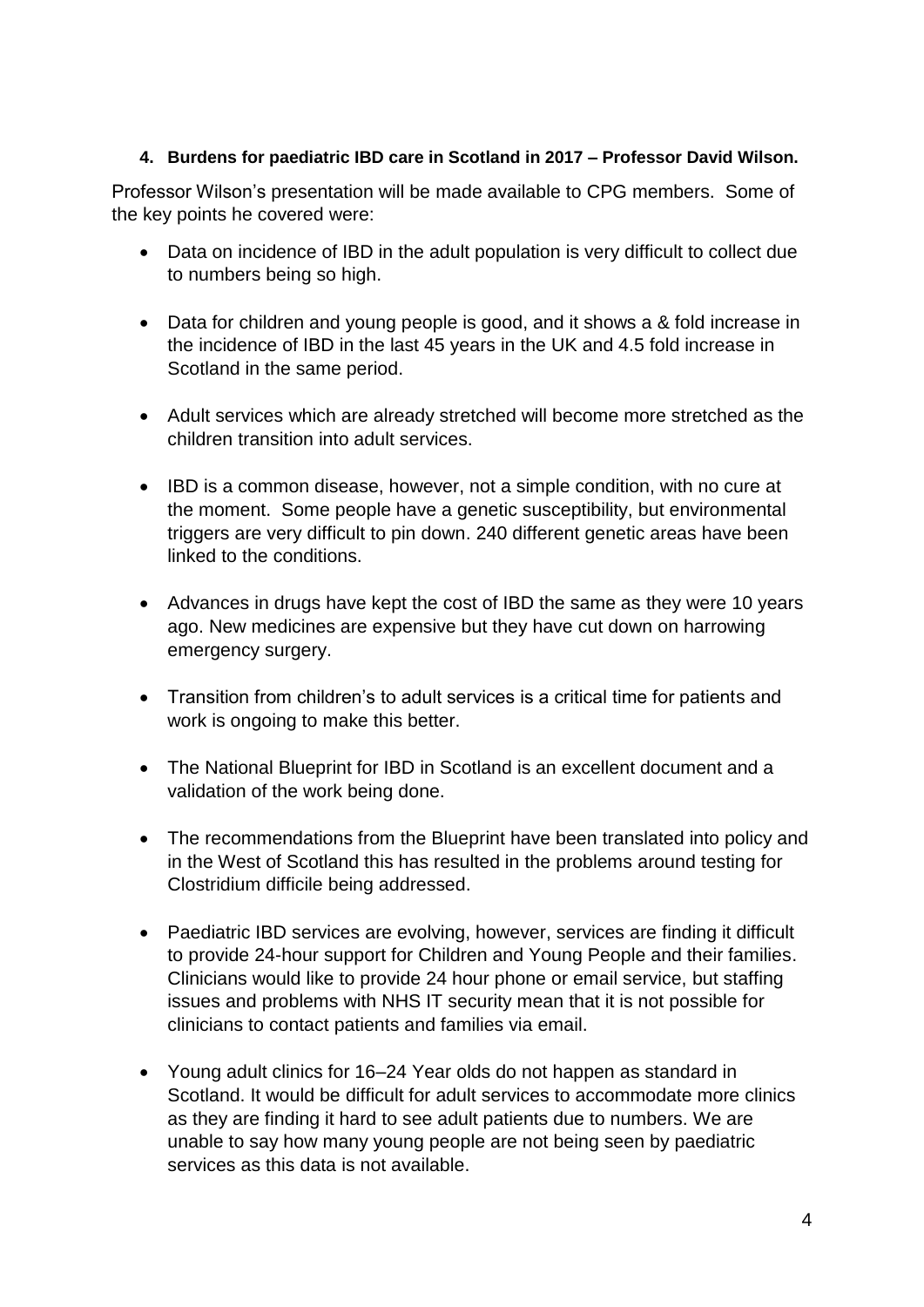- The SE Scotland Regional Paediatric Gastroenterology Network is the only region without a dedicated 24/7 rota- instead the general medical paediatrician and paediatric surgeon are asked to cover. Clinicians would like to provide a rota and do see patients and do procedures on an unofficial basis at the moment. This has been raised with the management team at NHS Lothian as a clinical governance and patient safety risk.
- The West of Scotland (Glasgow) and North of Scotland (Aberdeen) networks have defined PGHAN rotas, however, this still means that over a quarter of Scotland's children and young people are denied access to appropriate services outside of 'office hours' without the goodwill of clinicians.

Pauline thanked Professor Wilson for his presentation and asked for questions from the group.

Dr Dagmar Kastner commented that it is difficult to have time to see patients due to sheer numbers and is not possible for adult services to provide walk-in or phone access to clinicians. This comes as a shock to young people transitioning to adult services who have had this access to children's services and then need to be referred through their GP to adult services. There is definitely a need for more transition clinics as paediatric services are not appropriate for 16-24 year olds.

Pauline McNeill asked if transition (16-24) clinics are something to be discussed or are they are impossible to accommodate.

Dr Dan Gaya said that at the moment return appointments are currently 11 months as a result of the current target driven system. Transition services are easy for the patient if they are well but if the patient is unwell and needs to access adult services urgently it can be a real shock. He thinks change is unlikely to happen as a result of political discussion, more that clinicians will establish the clinics and make them happen then the funding will follow.

## **Action: It was suggested that the group invite the Cabinet Secretary for Health to attend a future meeting to discuss 16-24 transition clinics.**

**5. How Crohn's and Colitis UK supports children and families – Elliot James, Young People and Families Development Officer**

Elliot gave an overview of the support Crohn's and Colitis UK provides for Children Young People and Families.

This includes:

 Family Days supported by clinicians which introduce patients to each other allowing for peer support and access to clinical advice.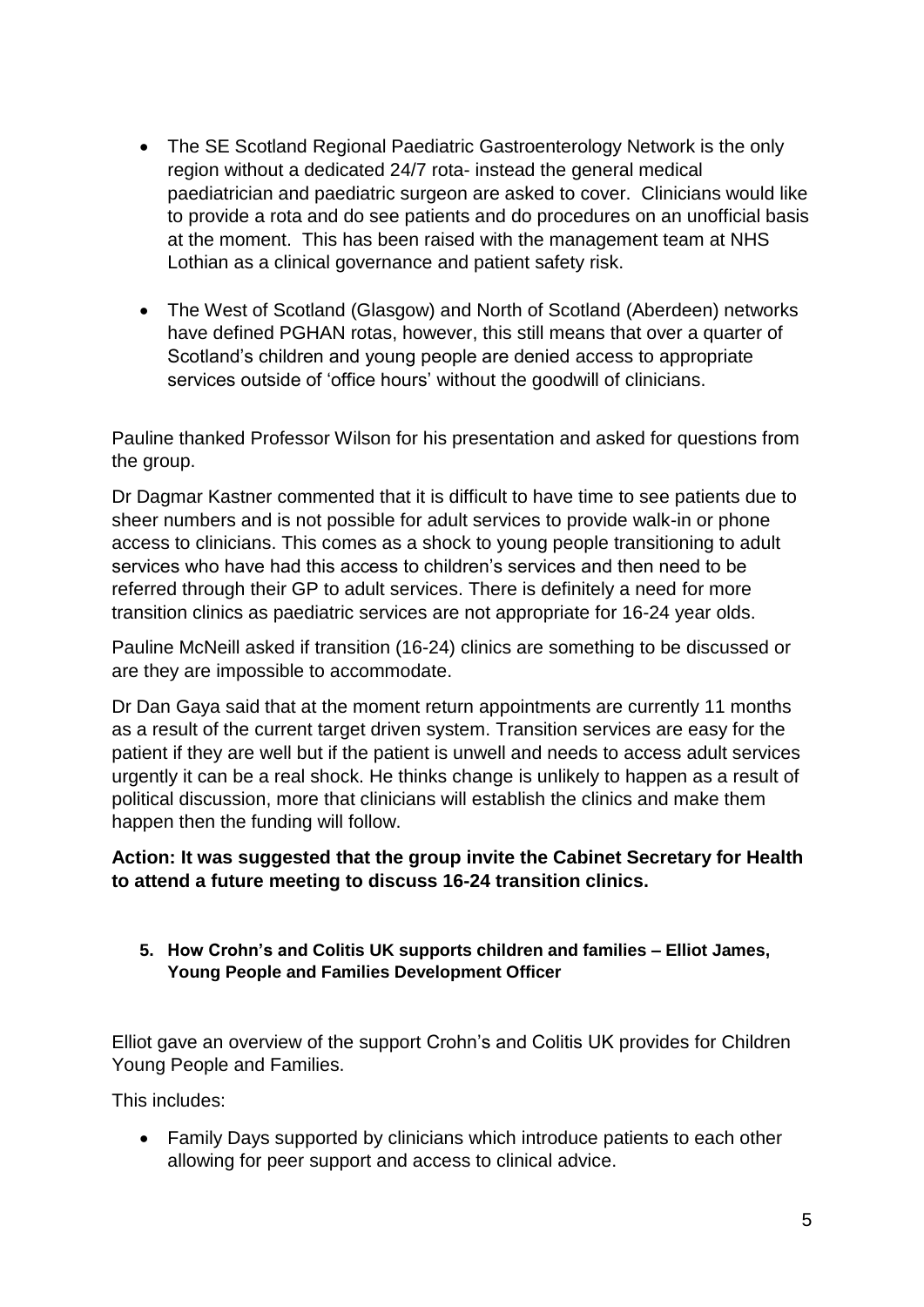- Specific adolescent sessions were held at the Glasgow Family Day in September 2017. These were very well received and more are planned.
- Partnership work with Over the Wall (a children's charity who provide free of charge therapeutic recreation camps to help children with life-limiting illnesses and their families) to provide opportunities for young people and families to meet and have a weekend away.
- Information leaflets which were created with contributions from clinicians to provide information for young people and families. These include:
	- o Parents' guide
	- o Fact sheets for schools, universities and students
	- o Adult fact sheets are being adapted to make them relevant to young adults
- A new app being developed to make information easily accessible on mobile phones.
- Political campaigning and work with stakeholders continues. The local network in Scotland is driven mainly by volunteers.
- Young ambassadors are sent to Europe annually to share experiences and work on the Pan-Europe Transitions Programme.
- Videos have been produced of short films with advice on how to live with IBD and uploaded to You Tube to target young people.
- Developing volunteering opportunities for children and young people.
- An Over the Wall camp is being planned in Scotland for 2019.
- Targeted membership packs are sent out to each new member which include a RADAR key and "Can't Wait" cards.
- Lots of new communication work is being planned to target information to 16- 24 year olds.

Miles Briggs MSP left the meeting at this point.

## **6. Discussion and actions**

Clare Adamson asked how clinicians got information and advice to patients from NHS clinics.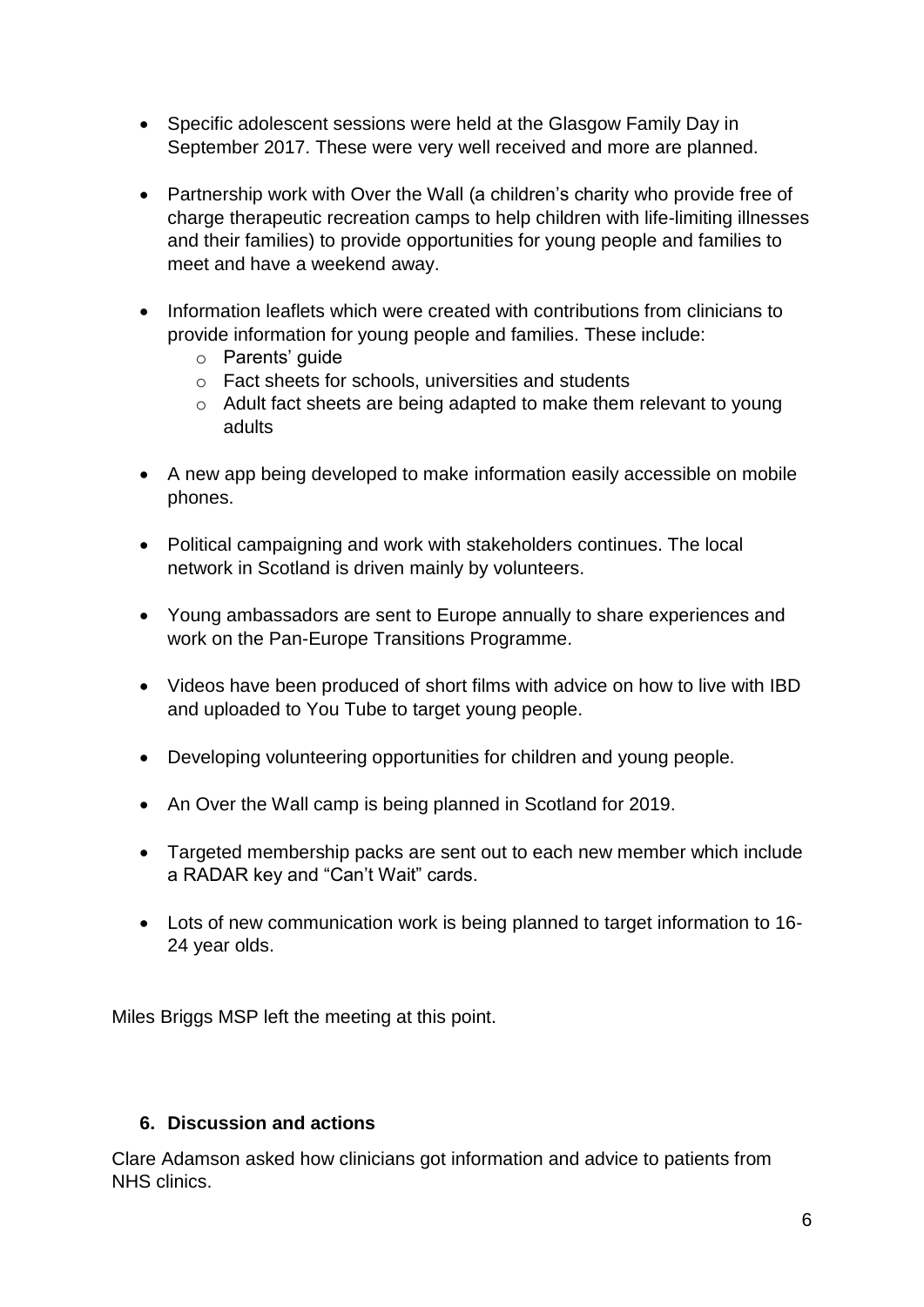Vicky Garrick (paediatric IBD Nurse) explained that in her clinic they run email clinics using a generic email address. The initial email contact asks for the patient's permission to discuss their condition.

Clare is interested in exploring a secure way to communicate with patients and suggested this would be another thing to discuss with the Cabinet Secretary or Minister at a future meeting.

Janice Taylor mentioned that she has had experience of receiving bounce backs from IBD nurses' email accounts as mailboxes are full. There was a discussion around issues with the NHS email system due to small mailbox capacity and firewalls blocking anything with an attachment or hyperlink. This has all been heightened since the well-publicised data breach earlier this year.

Gail Grant mentioned the Health and Sport Committee Inquiry looking into technology in the NHS. It was confirmed that Crohn's and Colitis UK have fed into this inquiry and the Cross Party group has provided supplementary evidence.

Angus McLean suggested that Skype could be usefully used for appointments.

Elaine mentioned that there is a specific software package designed for appointments called "Attend Anywhere".

Dagmar highlighted that Aberdeen services use Attend Anywhere virtual appointments and have developed a video protocol which could be shared with the group.

## **Action: Include the role of IT in IBD services and access to services in the work plan for 2018**

Lis commented that the practicalities of dealing with the emotional effect of IBD are very difficult and wondered if it would be possible for the group to explore this more.

Nancy Greig said that the next meeting of the group will focus on psychological support and self management. Speakers for this meeting are not confirmed yet.

Elliot mentioned that Crohn's and Colitis UK offer some emotional support over the phone at the moment and the potential might be there to grow this service subject to budgets. Elaine mentioned research on psychological support for people with IBD by Dr Georgina Rowse, who is working on a project with Crohn's and Colitis UK.

Amelia asked to re-iterate the importance of the emotional and practical support offered by paediatric IBD nurses, saying that the day her Stoma Nurse, Jenna was off was the worst day of her whole experience, but that within 24 hours Jenna had found a solution to her problem.

Pauline thanked all the speakers for sharing their experiences bravely and assured them that doing so will help lots of others in similar situations.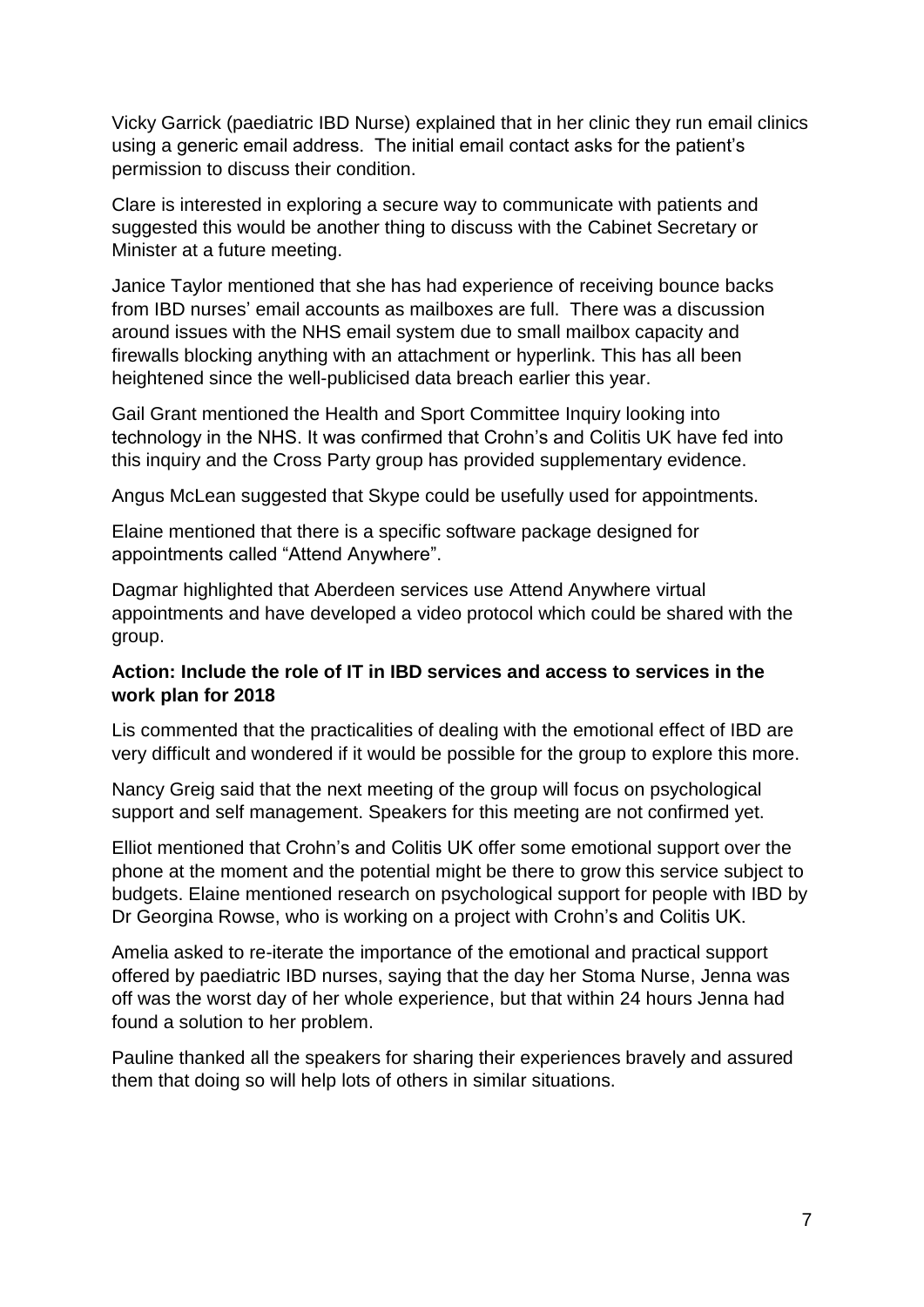## **7. Work plan for 2018/9**

Due to time constraints this will be discussed at the next meeting.

### **8. Date of next meeting**

Wednesday 21st February 2018, 6-8pm, Committee Room 5.

# **Attendance List**

#### **Members:**

Pauline McNeil MSP (Convenor) Clare Adamson MSP (Deputy Convenor) Miles Briggs MSP (part of the meeting) Kirsty Gibson Angus MacLean Edmund Murray Dr Daniel Gaya Professor David Wilson (speaker) Vikki Garrick, Scottish IBD Nurses Network Seth Squires, Scottish IBD Nurses Network Allan Boal, Scottish IBD Nurses Network Pam Rogers Gail Grant, Abbvie Sally McNaught, CICRA Janice Taylor Nancy Greig, Crohn's and Colitis UK Elaine Steven, Crohn's and Colitis UK

## **In attendance:**

Elliot James, Crohn's and Colitis UK (speaker)